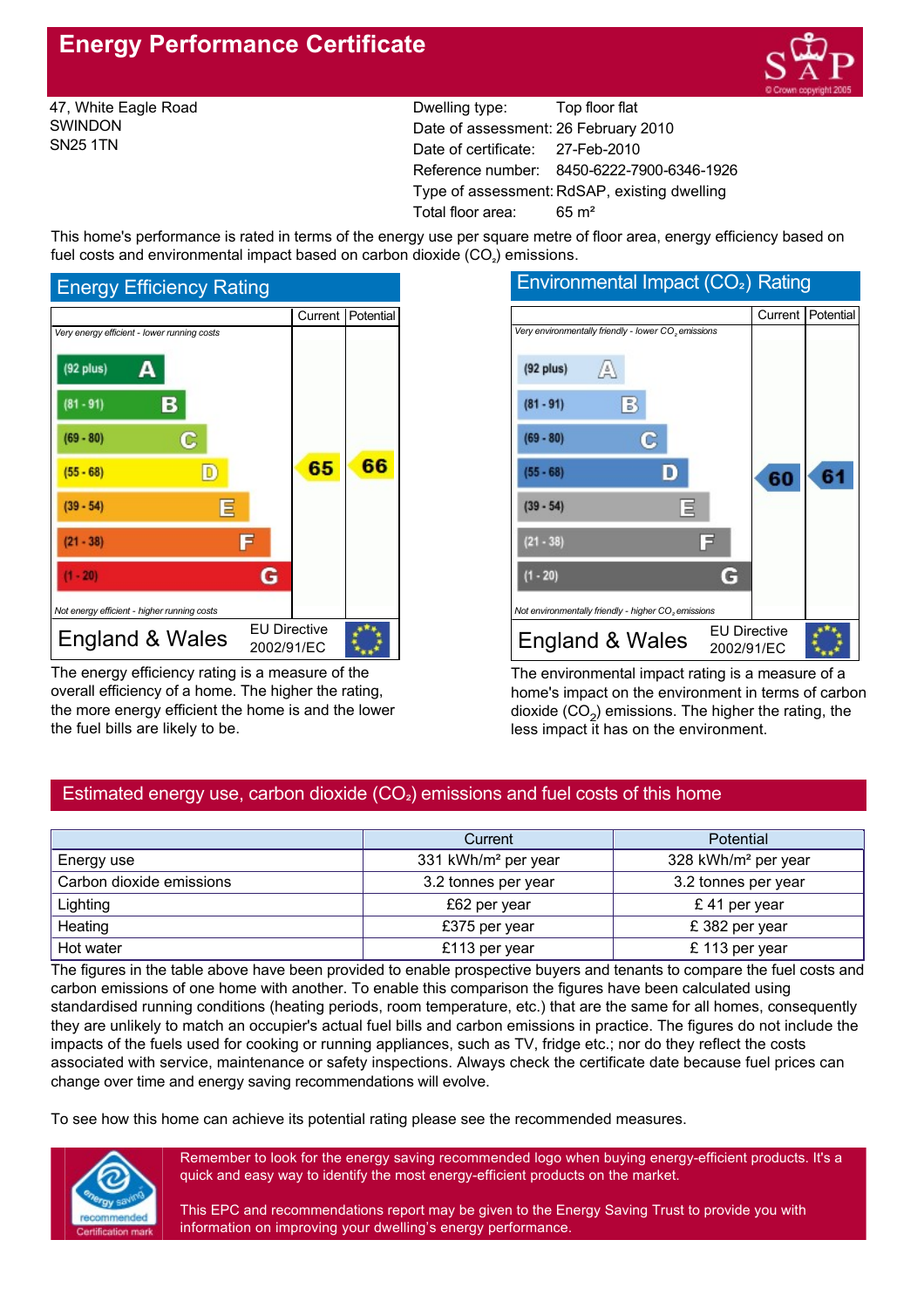## 27-Feb-2010 RRN: 8450-6222-7900-6346-1926

## About this document

The Energy Performance Certificate for this dwelling was produced following an energy assessment undertaken by a qualified assessor, accredited by the NHER Accreditation Scheme, to a scheme authorised by the Government. This certificate was produced using the RdSAP 2005 assessment methodology and has been produced under the Energy Performance of Buildings (Certificates and Inspections) (England and Wales) Regulations 2007 as amended. A copy of the certificate has been lodged on a national register.

| Assessor's accreditation number: NHER002615 |                                      |
|---------------------------------------------|--------------------------------------|
| Assessor's name:                            | Mr Jonathan Husband                  |
| Company name/trading name:                  | A* Home Inspection                   |
| Address:                                    | 14 Jennings Street, Swindon, SN2 2BQ |
| Phone number:                               | 01793 430043                         |
| Fax number:                                 |                                      |
| E-mail address:                             | jd.husband@homecall.co.uk            |
| Related party disclosure:                   | No related party                     |
|                                             |                                      |

## If you have a complaint or wish to confirm that the certificate is genuine

Details of the assessor and the relevant accreditation scheme are as above. You can get contact details of the accreditation scheme from their website at www.nher.co.uk together with details of their procedures for confirming authenticity of a certificate and for making a complaint.

## About the building's performance ratings

The ratings on the certificate provide a measure of the building's overall energy efficiency and its environmental impact, calculated in accordance with a national methodology that takes into account factors such as insulation, heating and hot water systems, ventilation and fuels used. The average Energy Efficiency Rating for a dwelling in England and Wales is band E (rating 46).

Not all buildings are used in the same way, so energy ratings use 'standard occupancy' assumptions which may be different from the specific way you use your home. Different methods of calculation are used for homes and for other buildings. Details can be found at www.communities.gov.uk/epbd

Buildings that are more energy efficient use less energy, save money and help protect the environment. A building with a rating of 100 would cost almost nothing to heat and light and would cause almost no carbon emissions. The potential ratings on the certificate describe how close this building could get to 100 if all the cost effective recommended improvements were implemented.

## About the impact of buildings on the environment

One of the biggest contributors to global warming is carbon dioxide. The way we use energy in buildings causes emissions of carbon. The energy we use for heating, lighting and power in homes produces over a quarter of the UK's carbon dioxide emissions and other buildings produce a further onesixth.

The average household causes about 6 tonnes of carbon dioxide every year. Adopting the recommendations in this report can reduce emissions and protect the environment. You could reduce emissions even more by switching to renewable energy sources. In addition there are many simple everyday measures that will save money, improve comfort and reduce the impact on the environment. Some examples are given at the end of this report.

**Visit the Department for Communities and Local Government website at www.communities.gov.uk/epbd to:**

- Find how to confirm the authenticity of an energy performance certificate
- Find how to make a complaint about a certificate or the assessor who produced it
- Learn more about the national register where this certificate has been lodged the Department is the controller of the data on the register for Data Protection Act 1998 purposes
- **Learn more about energy efficiency and reducing energy consumption.**

Further information about Energy Performance Certificates can be found under Frequently Asked Questions at www.epcregister.com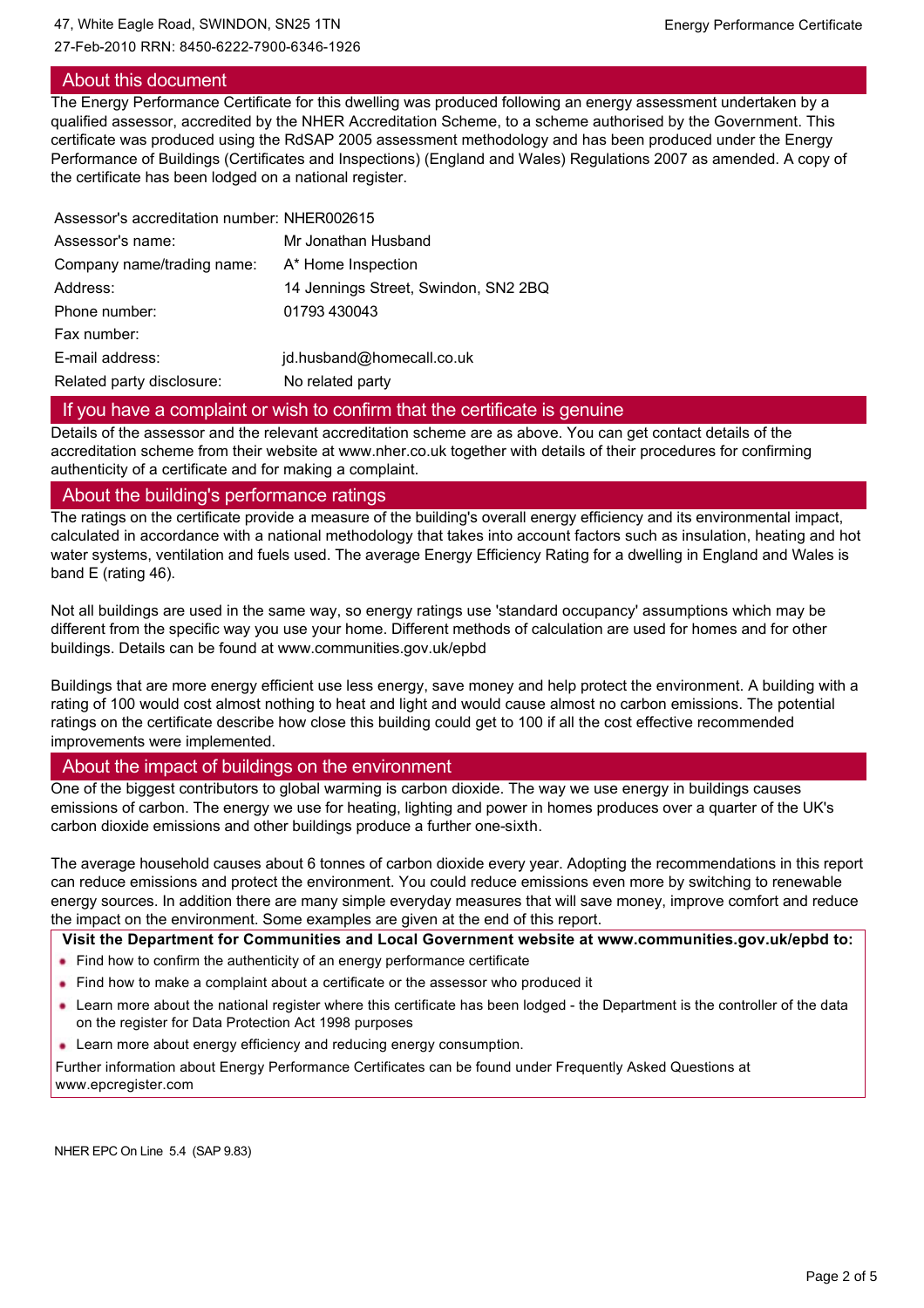47, White Eagle Road SWINDON SN25 1TN

Date of certificate: 27-Feb-2010 Reference number: 8450-6222-7900-6346-1926

## Summary of this home's energy performance related features

The table below gives an assessment of the key individual elements that have an impact on this home's energy and environmental performance. Each element is assessed by the national calculation methodology against the following scale: Very poor / Poor / Average / Good / Very good. The assessment does not take into consideration the physical condition of any element. "Assumed" means that the insulation could not be inspected and an assumption has been made in the methodology based on age and type of construction.

| Element<br>Description                                 |                                             | Current performance<br><b>Energy Efficiency</b><br>Environmental |         |
|--------------------------------------------------------|---------------------------------------------|------------------------------------------------------------------|---------|
| Walls                                                  | Cavity wall, as built, insulated (assumed)  | Good                                                             | Good    |
| Roofs                                                  | Pitched, 250mm loft insulation              | Good                                                             | Good    |
| Floor                                                  | To external air, insulated (assumed)        |                                                                  |         |
| Windows                                                | Fully double glazed                         | Good                                                             | Good    |
| Main heating                                           | Electric storage heaters                    | Poor                                                             | Poor    |
| Main heating controls                                  | Automatic charge control                    | Average                                                          | Average |
| Secondary heating                                      | Portable electric heaters                   |                                                                  |         |
| Hot water                                              | Electric immersion, standard tariff         | Average                                                          | Poor    |
| Lighting                                               | Low energy lighting in 50% of fixed outlets | Good                                                             | Good    |
| <b>Current energy efficiency rating</b>                |                                             | D 65                                                             |         |
| Current environmental impact (CO <sub>2</sub> ) rating |                                             |                                                                  | D 60    |

See addendum on the last page relating to items in the table above.

Low and zero carbon energy sources

None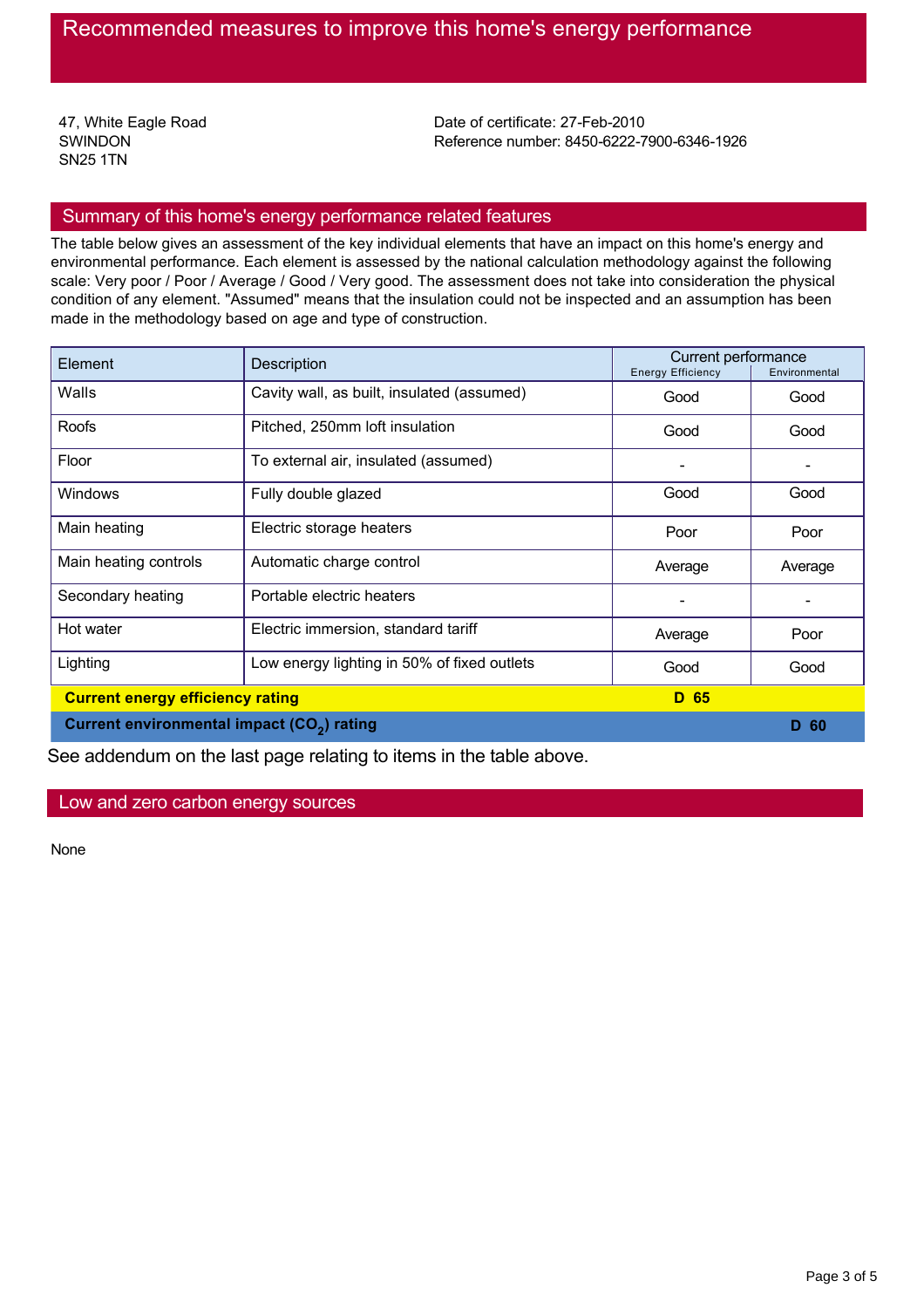27-Feb-2010 RRN: 8450-6222-7900-6346-1926

## **Recommendations**

The measures below are cost effective. The performance ratings after improvement listed below are cumulative, that is they assume the improvements have been installed in the order that they appear in the table.

| Lower cost measures                                      | Typical savings |                   | Performance ratings after improvements |
|----------------------------------------------------------|-----------------|-------------------|----------------------------------------|
| (up to $£500$ )                                          | per year        | Energy efficiency | Environmental impact                   |
| Low energy lighting for all fixed outlets                | £ 14            | D 66              | D 61                                   |
| Total                                                    | £14             |                   |                                        |
| <b>Potential energy efficiency rating</b>                |                 | D 66              |                                        |
| Potential environmental impact (CO <sub>2</sub> ) rating |                 | D 61              |                                        |

## Further measures to achieve even higher standards

None

Improvements to the energy efficiency and environmental impact ratings will usually be in step with each other. However, they can sometimes diverge because reduced energy costs are not always accompanied by a reduction in carbon dioxide  $(CO<sub>2</sub>)$  emissions.